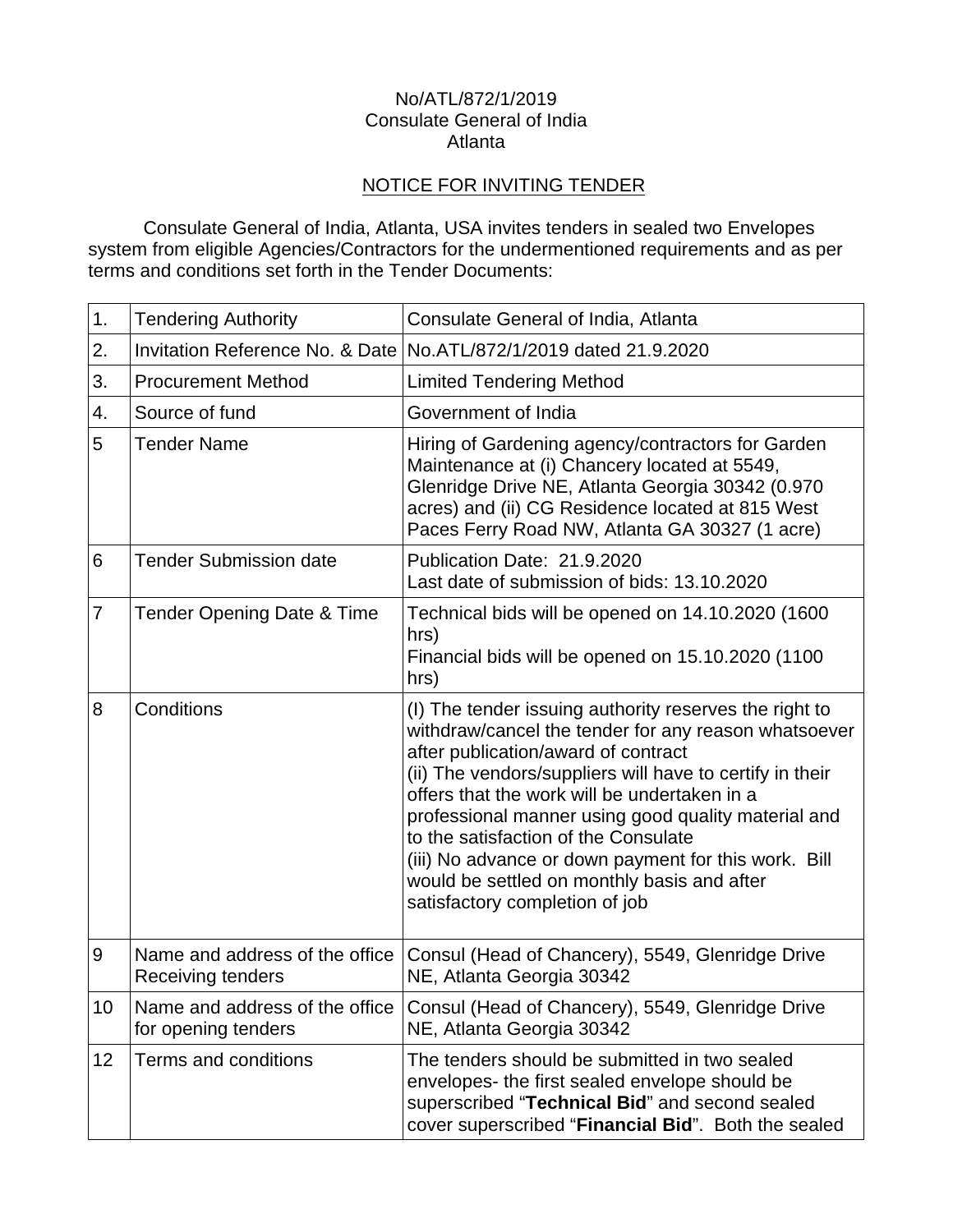|    |               | covers should be placed in the main sealed envelope<br>superscribed "Tender for Gardening Services of<br>Consulate General of India, Atlanta" and addressed to<br>"Consul (Head of Chancery), Consulate General of<br>India, 5549, Glenridge Drive NE, Atlanta GA 30342".<br>The Technical Bid should contain- (a) Company<br>credentials, experience, client list, certifications,<br>license, profile: (b) Manpower strength; (c) Details of<br>owner/proprietor; (s), management of company and<br>(d) the requisite information duly filled in as per<br>proforma at Annexure- I;<br>The Financial Bid should contain rates which are to be<br>quoted on monthly basis as proforma at Annexure-II.<br>This should also mention statutory taxes as applicable.<br>The technical bid should be accompanied with Earnest<br>Money Deposit (EMD) of US\$100.00<br>The Bidder is obliged to submit "Bid Securing<br>Declaration' in the format enclosed as Annexure-III<br>along with the Technical Bid in lieu of EMD<br>The Tenderer shall submit documentary evidence in<br>respect of their financial and technical capabilities and<br>also of their experience in execution of similar nature<br>of work.<br>The tenderer can submit only one tender. A Tenderer<br>who submits or participates more than one tender will<br>be disqualified.<br>The Agency/procuring entity reserves the right to<br>accept or reject any or all the Tenders without<br>assigning any reasons whatsoever,<br>If the Tenderer submit any false-incorrect or forged<br>certificates, his tender will be summarily rejected, and<br>Tender security may be forfeited.<br>Site can be inspected on any working day prior<br>appointment (404 549 8778/404-549-8755) before 13th<br>October 2020 |
|----|---------------|-----------------------------------------------------------------------------------------------------------------------------------------------------------------------------------------------------------------------------------------------------------------------------------------------------------------------------------------------------------------------------------------------------------------------------------------------------------------------------------------------------------------------------------------------------------------------------------------------------------------------------------------------------------------------------------------------------------------------------------------------------------------------------------------------------------------------------------------------------------------------------------------------------------------------------------------------------------------------------------------------------------------------------------------------------------------------------------------------------------------------------------------------------------------------------------------------------------------------------------------------------------------------------------------------------------------------------------------------------------------------------------------------------------------------------------------------------------------------------------------------------------------------------------------------------------------------------------------------------------------------------------------------------------------------------------------------------------------------------------------------------------------------------------|
| 13 | Scope of work | Following is a list of work to be carried out by the<br>service provider.<br>Watering of the garden- To manually water all<br>a.<br>landscape areas as often to ensure that grass, plants,<br>and trees do not dry out and to monitor automatic<br>watering/sprinkler system when in use.<br>Clearing dry and fallen leaves from the ground<br>b.<br>including areas surrounding Chancery and Residence                                                                                                                                                                                                                                                                                                                                                                                                                                                                                                                                                                                                                                                                                                                                                                                                                                                                                                                                                                                                                                                                                                                                                                                                                                                                                                                                                                           |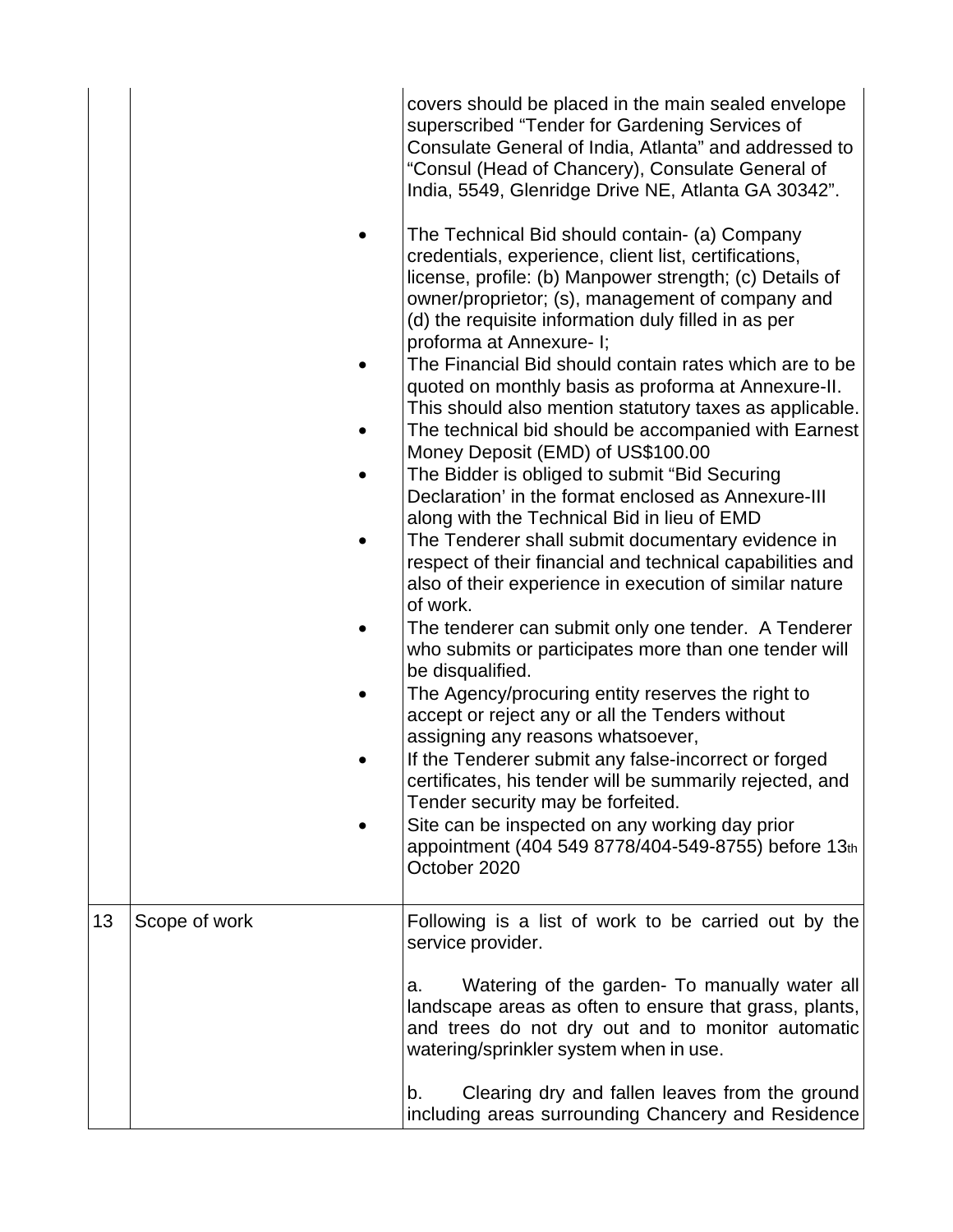|  | as needed to keep both properties tidy.                                                                                                                                                                                   |
|--|---------------------------------------------------------------------------------------------------------------------------------------------------------------------------------------------------------------------------|
|  | Cutting and picking up of dead branches from<br>C.<br>trees/plants and ground should be done on regular<br>bases to maintain all gardens and green areas.                                                                 |
|  | Procuring and spraying weedicide, insecticide,<br>d.<br>and pesticide on plants to maintain proper lawn and<br>flower beds.                                                                                               |
|  | e. Mowing of lawn at CGI Chancery and Residence<br>to maintain proper lawn height at all times.                                                                                                                           |
|  | Lawn will be treated six times a year along with<br>f.<br>lime once a year (Lawn Care).                                                                                                                                   |
|  | Aeration and re-seeding of lawns to be done as<br>g.<br>needed.                                                                                                                                                           |
|  | Trimming of overgrown shrubs regularly to make<br>h.<br>it look tidy at all times.                                                                                                                                        |
|  | Pruning of branches off low trees and shrubs for<br>pedestrian and vehicular safety as needed.                                                                                                                            |
|  | Forking or loosening compacted soil to promote<br>plant growth as needed.                                                                                                                                                 |
|  | Applying fertilizer to plants, shrubs and trees as<br>k.<br>needed to promote proper growth.                                                                                                                              |
|  | Cutting overgrown tree branches and cutting<br>damaged trees as needed to maintain safety on both<br>the premises.                                                                                                        |
|  | Cleanup of debris and clearing of damaged and<br>m.<br>fallen trees after a storm or other natural disaster.                                                                                                              |
|  | Preventive maintenance of all green areas as<br>n.<br>needed.                                                                                                                                                             |
|  | Replacement of plants, topping up of soil,<br>0.<br>provision of fresh plants.                                                                                                                                            |
|  | Planting of plants/trees and growing grass as<br>p.<br>per the requirement of Chancery and Residence.<br>Contractor needs to provide best options and thematic<br>design for the landscaping and patterns of plants to be |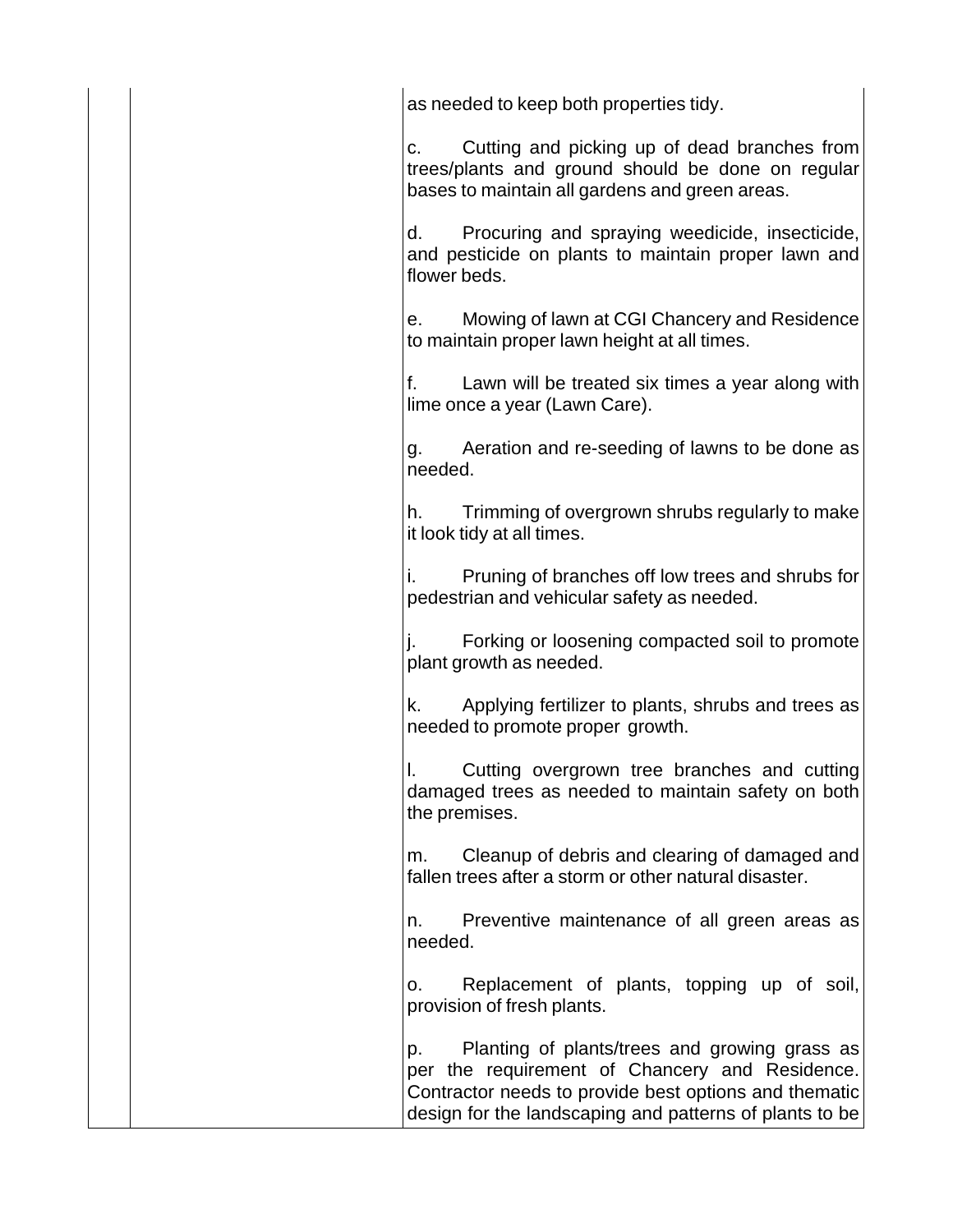|    |                                 | planted according to the seasons.                                                                                                                                                                                                                                                                                                                                                                                                                                                                                                                                                                                                                                                                                                                                                                                                            |
|----|---------------------------------|----------------------------------------------------------------------------------------------------------------------------------------------------------------------------------------------------------------------------------------------------------------------------------------------------------------------------------------------------------------------------------------------------------------------------------------------------------------------------------------------------------------------------------------------------------------------------------------------------------------------------------------------------------------------------------------------------------------------------------------------------------------------------------------------------------------------------------------------|
|    |                                 | Preparing flower beds and planting of seasonal<br>q.<br>flowers and plants at Chancery and Residence.                                                                                                                                                                                                                                                                                                                                                                                                                                                                                                                                                                                                                                                                                                                                        |
|    |                                 | Blow off all hard surfaces and edges all planting<br>r.<br>beds as appropriate.                                                                                                                                                                                                                                                                                                                                                                                                                                                                                                                                                                                                                                                                                                                                                              |
|    |                                 | All leaves, twigs and other debris will be<br>$S_{1}$<br>collected and disposed of the property that also<br>includes major leaf removal as and when required.                                                                                                                                                                                                                                                                                                                                                                                                                                                                                                                                                                                                                                                                               |
|    |                                 | Flowerbed design, installation and Pine straw &<br>t.<br>mulching will be done as needed.                                                                                                                                                                                                                                                                                                                                                                                                                                                                                                                                                                                                                                                                                                                                                    |
|    |                                 | Maintaining of indoor plants.<br>u.                                                                                                                                                                                                                                                                                                                                                                                                                                                                                                                                                                                                                                                                                                                                                                                                          |
| 14 | <b>Procurement of Materials</b> | Fertilizers, plants, manure, seeds, flowers, flowerpots,<br>etc. can be purchased as and when required by the<br>Consulate on need basis and bill can be produced for<br>payment.                                                                                                                                                                                                                                                                                                                                                                                                                                                                                                                                                                                                                                                            |
| 15 | <b>Validity of Bids</b>         | The contract, if awarded, shall be valid for a period of<br>TWO YEARS (02 years). The contract may be<br>extended for further 01 year [maximum tenure 03<br>years from the date of start of initial work] as per the<br>contract signed on same terms and conditions and<br>same rates, subject to satisfactory services provided<br>by the vendor. In case of breach of contract or in the<br>event of not fulfilling the minimum requirements /<br>statutory requirements, the client shall have the right<br>at any time to terminate the contract, with one month<br>or shorter notice period, forthwith in addition to<br>forfeiting the performance security amount deposited<br>by the Contractor and initiating administrative actions<br>for blacklisting, etc. solely at the discretion of the<br>competent authority in Consulate |
| 16 | <b>Check List</b>               | Annexure V                                                                                                                                                                                                                                                                                                                                                                                                                                                                                                                                                                                                                                                                                                                                                                                                                                   |
| 17 | Agreement                       | <b>Annexure VI</b>                                                                                                                                                                                                                                                                                                                                                                                                                                                                                                                                                                                                                                                                                                                                                                                                                           |

The tendering authority reserves the right to accept any tender no necessarily the lowest, reject any tender without assigning any reasons and accept tender for all or anyone more the articles for which the Service Provider has submitted the bid on 13.10.2020 (1700 hrs.).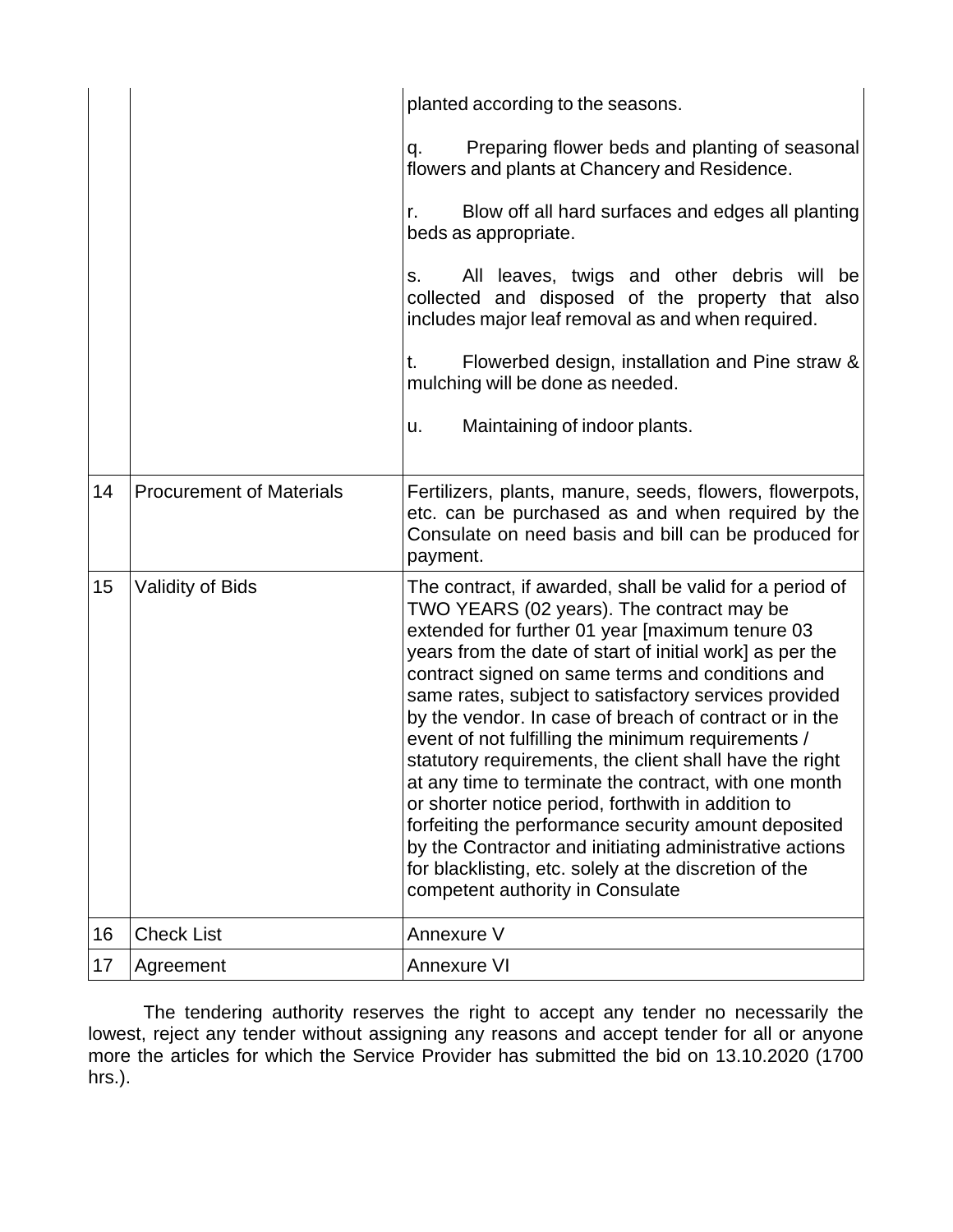Any bid received by the tendering authority after the deadline for submission of bids i.e. 13th October 2020 will be rejected and will not be considered and will be returned unopened to the service provider.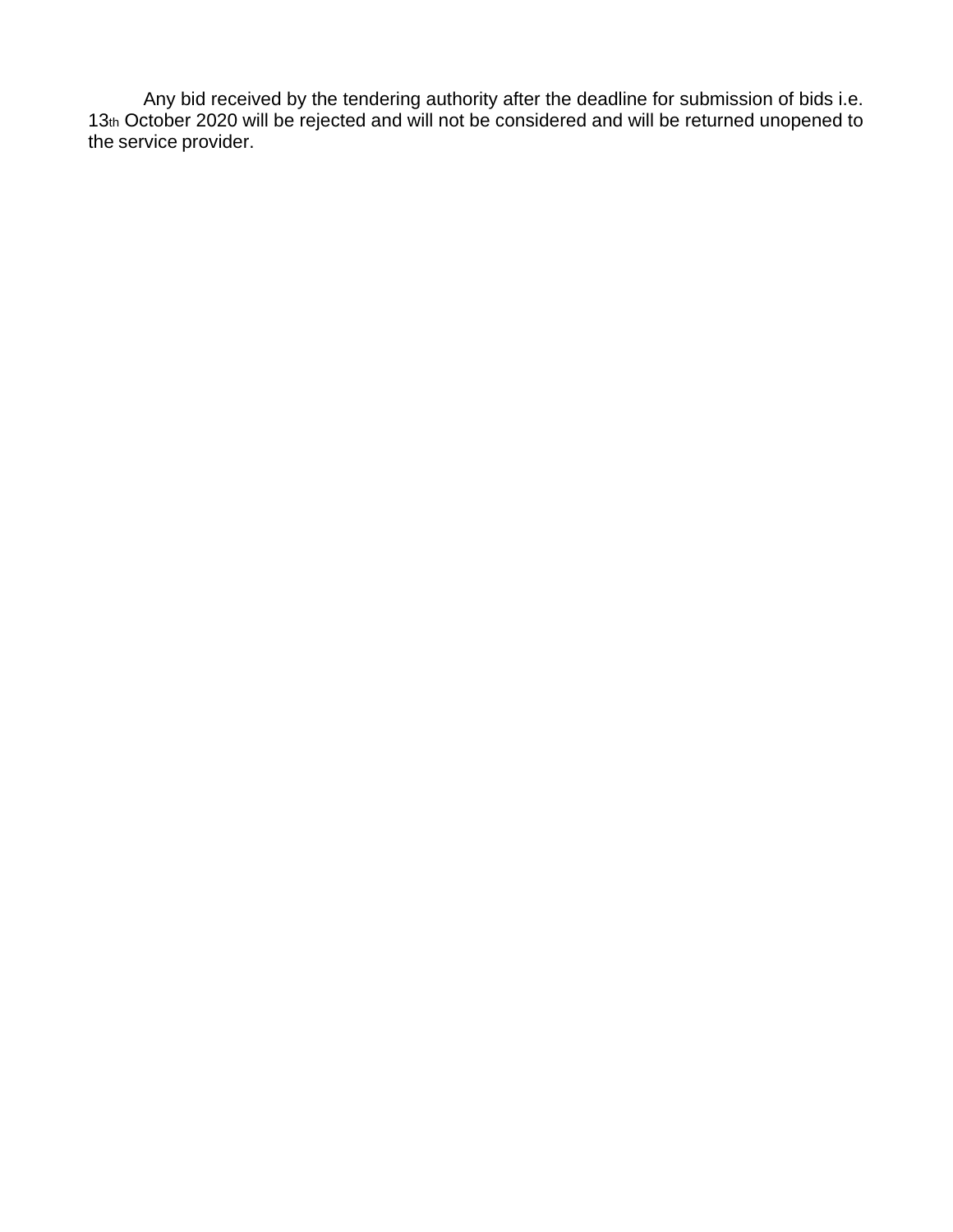Annexure I

# Technical Bid

To

Consul (Head of Chancery) Consulate General of India Atlanta

Dear Sir/Madam,

I/We, ………………………….. Representative(s) of M/s…………………….. solemnly declare that:

1. I/We are submitting tender for the hiring of Gardening Agency against Tender Notice No.ATL/872/1/2019 dated 21.9.2020

2. Myself or my parents do not have any relative working in the office of Consulate General of India, Atlanta.

3. All information furnished by me/us in respect of fulfillment of eligibility criteria and other information given in this tender is complete, correct and true.

4. All documents/credentials submitted along with this tender are genuine, authentic, true and valid.

5. The price-bid submitted by me/us is "WITHOUT ANY CONDITION".

6. I/We have not been banned/de-listed by any Government or Quasi Government agencies or PSUs.

7. If any information or document submitted is found to be false/incorrect, Consulate may cancel my/our Tender and can take any action as deemed fit including termination of the contract, forfeiture of all dues including Earnest Money and blacklisting of my/our firm and all partners of the firm etc.

8. All the terms and conditions of the tender are acceptable to us.

Yours sincerely

(Signature of Tenderer)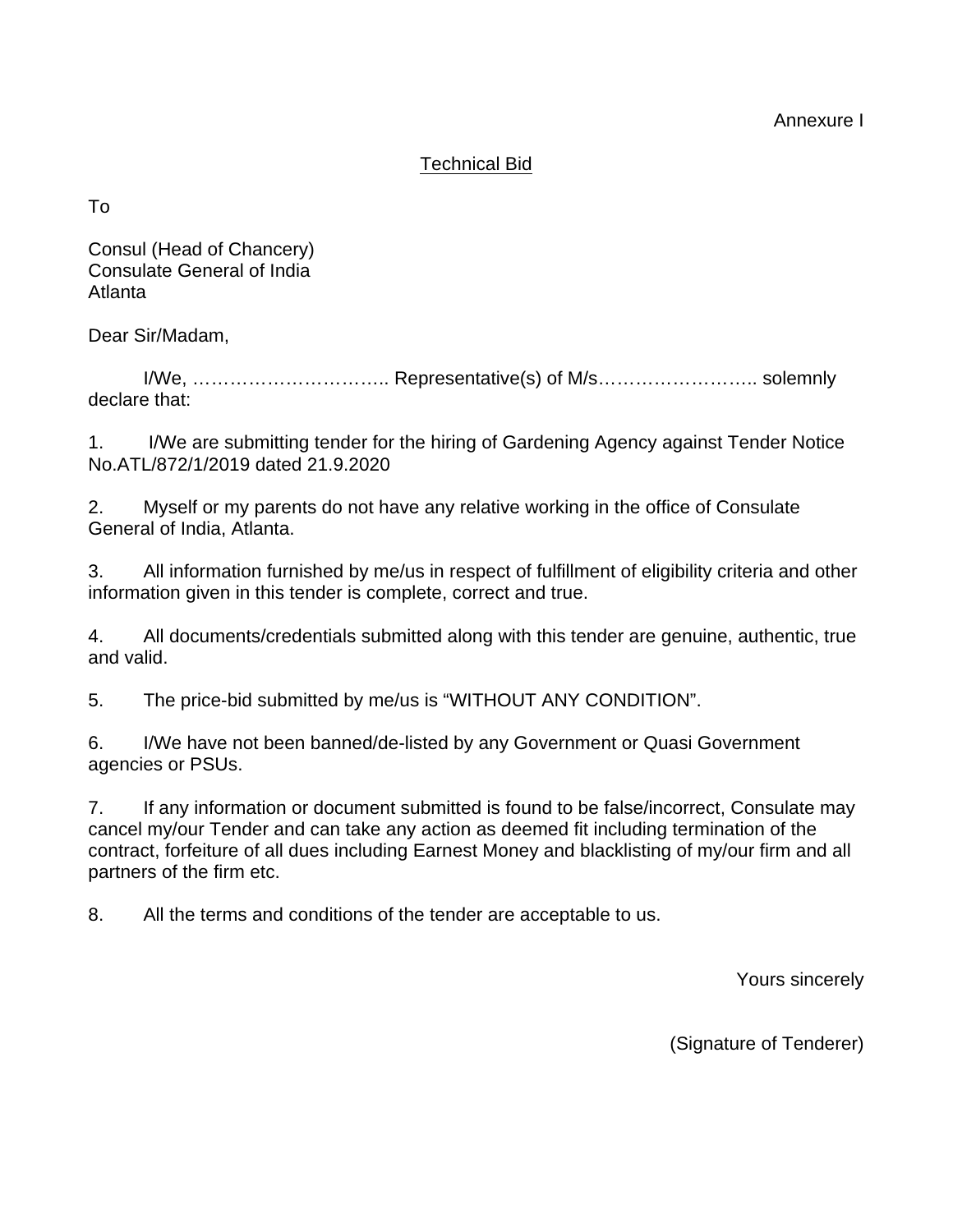| SI.<br>No. | <b>Rates For</b>                                                                                             | No. of Hours | Amount (\$) | <b>Remarks</b> |
|------------|--------------------------------------------------------------------------------------------------------------|--------------|-------------|----------------|
| 1.         | Number of hours required to<br>maintain garden of area does<br>not exceed 1/2 of an acre in a<br>week.       |              |             |                |
| 2.         | Hourly charges                                                                                               |              |             |                |
| 3.         | Number of hours required to<br>maintain garden of area<br>ranges from 1/2 of an acre to 1<br>acre in a week. |              |             |                |
| 4.         | Hourly charges                                                                                               |              |             |                |
|            | Total                                                                                                        |              |             |                |

# **Financial Bid (In the letter head of the company)**

Signature (Authorized Signatory) Designation: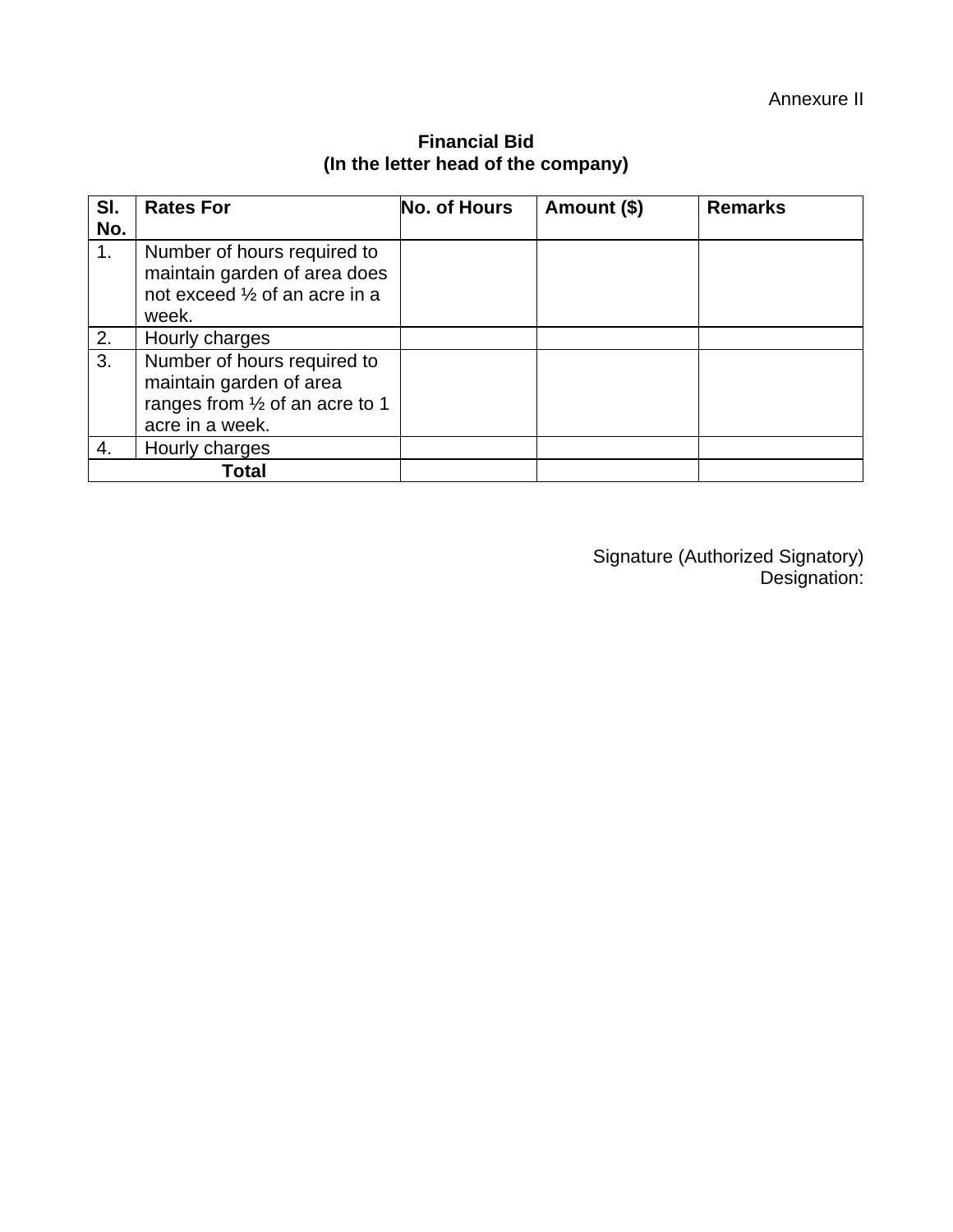#### **No. ATL/872/1/2019 Consulate General of India Atlanta \*\*\*\*\***

### **GARDENING SERVICES OF CONSULATE GENERAL OF INDIA, ATLANTA**

# (**This may be submitted by the bidder in lieu of EMD**)

### **Bids Securing Declaration**

I/we accept that if I/we withdraw or modify Bids during the period of validity or if I/we are awarded the contract and I/we fail to sign the contract, or to submit a performance security before the deadline defined in the request for bids document, I/we will be suspended for the period of time specified in the request for bid document from being eligible to submit Bids for contracts with the Government of India.

Date: Place:

Name: Signature: Signature: Signature: Signature: Signature: Signature: Signature: Signature: Signature: Signature: Signature: Signature: Signature: Signature: Signature: Signature: Signature: Signature: Signature: Signatu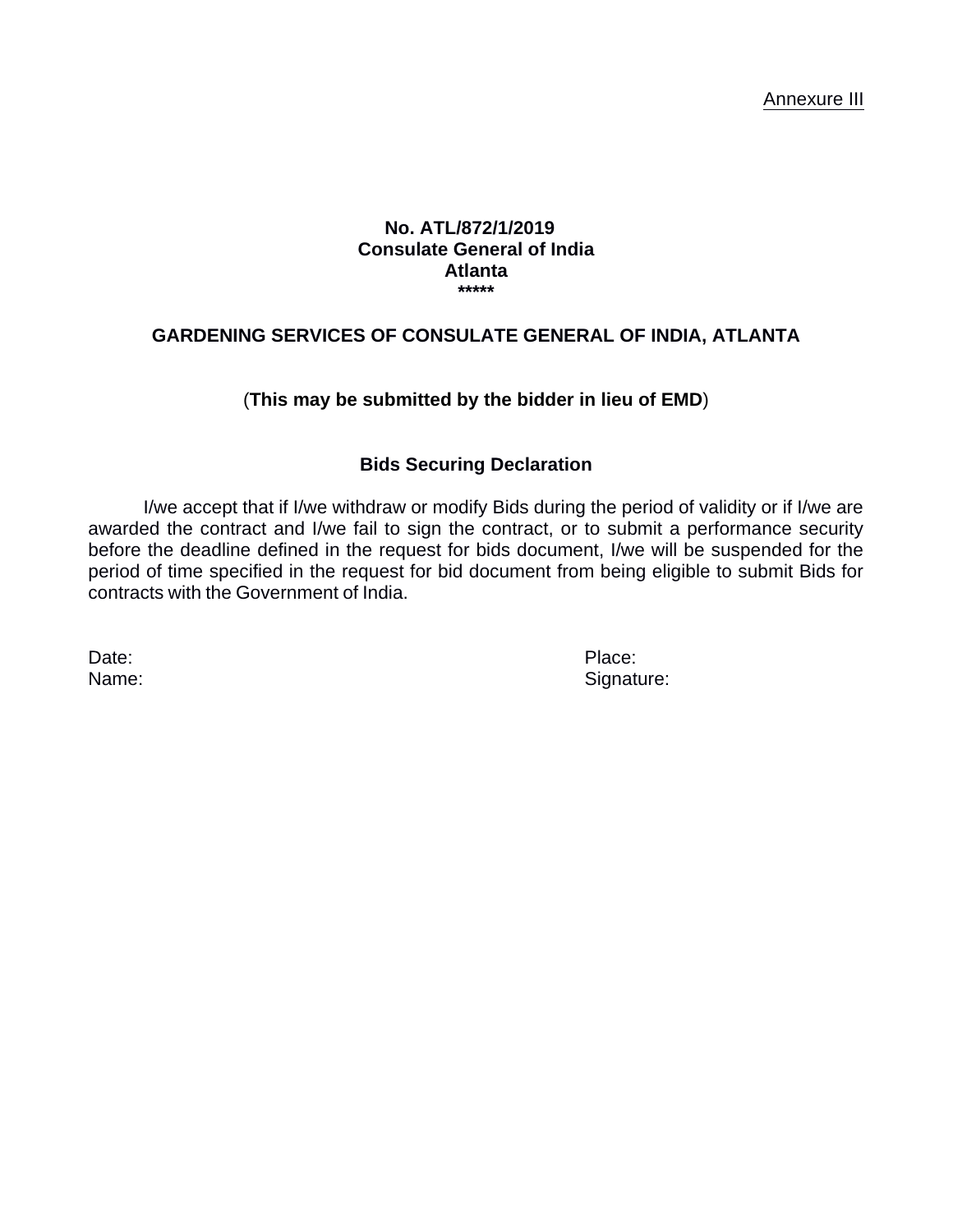# **CHECK LIST**

| SI.                  | <b>PARTICULARS</b>                                                        | <b>YES/NO</b> |
|----------------------|---------------------------------------------------------------------------|---------------|
| <b>No</b>            |                                                                           |               |
|                      |                                                                           |               |
| 1.                   | Have you filled and submitted all forms (i) Technical bid, (ii) Financial |               |
|                      | bid, (iii) EMD or Bid Securing Declaration?                               |               |
| 2.                   | Have you read and understood various conditions of the Contract and       |               |
|                      | shall abide by them?                                                      |               |
|                      | <b>TECHNICAL BID</b>                                                      |               |
| 3.                   | Have you enclosed the Cashier's Check for US \$100 as EMD/Bid             |               |
|                      | <b>Security Declaration</b>                                               |               |
| 4.                   | Legal Valid Entity: Have you attached the certificate issued by           |               |
|                      | competent authority?                                                      |               |
| 5.                   | <b>Tax Registration Certificate</b>                                       |               |
| 6.                   | Have you submitted the proof of authorization to sign on behalf of the    |               |
|                      | bidder in the Technical Bid?                                              |               |
| 7.                   | Have your Technical Bid been prepared as per the requirements of the      |               |
|                      | Tender?                                                                   |               |
| <b>FINANCIAL BID</b> |                                                                           |               |
| 8.                   | Have your Financial Bid proposal duly filled in as per instructions?      |               |
| 9.                   | Have you provided cost breakups for components in the Financial Bid?      |               |
| 10.                  | Have you done site visit/briefing?                                        |               |

**Note: The above must be filled, signed, and submitted along with the bid.**

Signature of the authorized signatory of the Bidder with seal of the firm/company

| Name:    |  |
|----------|--|
| Cell No. |  |
| Date:    |  |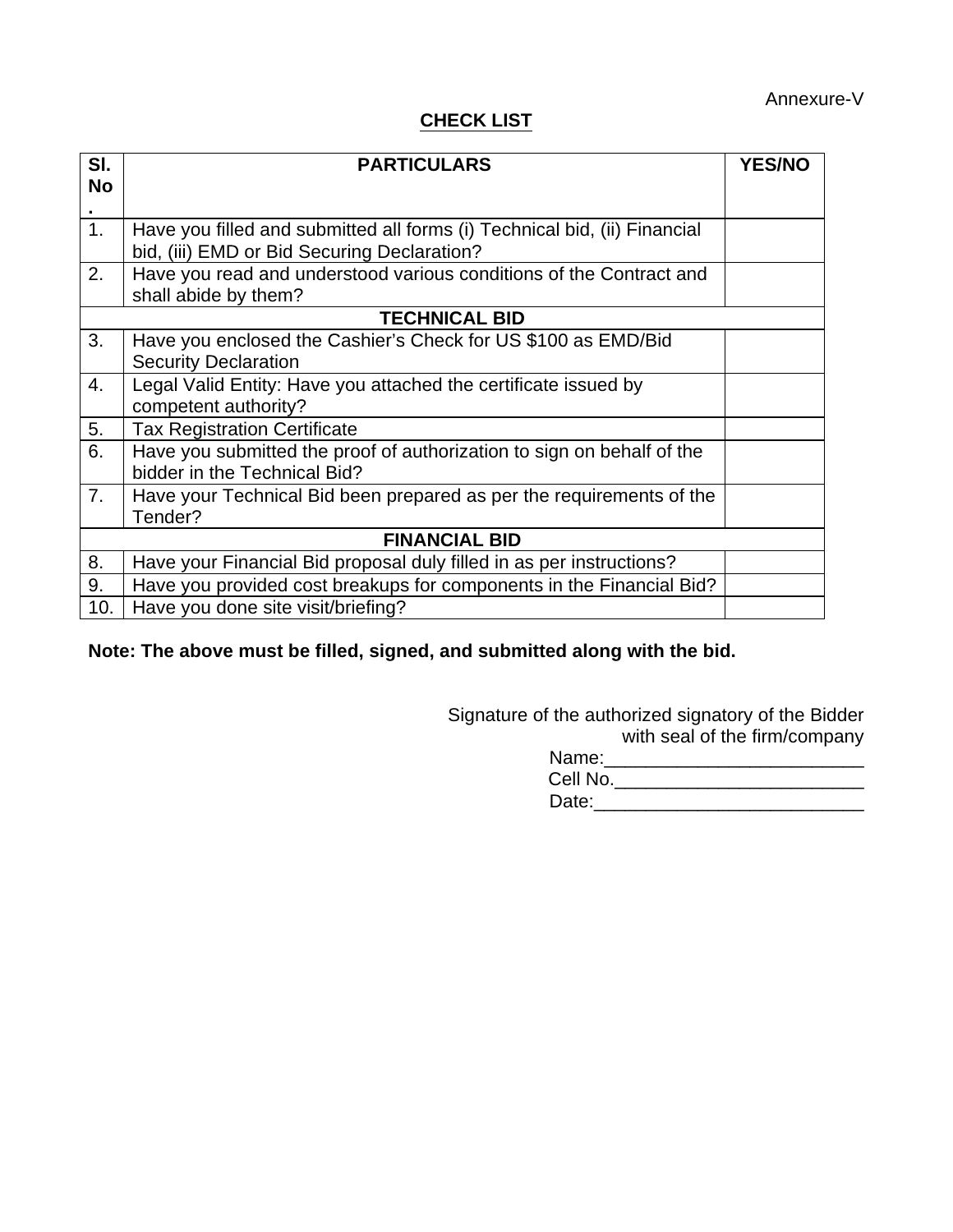#### **Contract Agreement**

THIS AGREEMENT is made on …………………… between Consulate General of India, Atlanta (here in after referred to as "Client" which expression unless excluded or repugnant to the context be deemed to include his successor and assigns), and whose principle place of office is at 5549 Glenridge Drive NE, Atlanta, GA. 30342 of the One part,

M/s……………………………………………………………………………… having its registered office at ……………………. (here in after referred to as "Contractor" which expression unless excluded or repugnant to the context be deemed to include his successor, heirs, executors, administrators, representatives and assigns) of the other part for providing gardening services to the Client.

#### NOW THIS AGREEMENT WITNESS as follow:

WHEREAS the client invited bids through open tender, vide Notice Inviting Tender dated 21st September 2020 for providing Gardening services at the Consulate General of India, Atlanta Tender No. ATL/Adm/872/1/2019 dated 21st September 2020;

AND WHEREAS the Contractor submitted his bid in accordance with the procedure mentioned along with the bid documents and represented there in that it fulfills all the requirements and has resources and competence to provide the requisite services to the client;

AND WHEREAS the Client has selected M/s……………………... as the successful bidder ("the Contractor") pursuant to the bidding process and negotiation of contract prices, awarded the Letter of Acceptance (LoA) No……, to the Contractor on …… for a total hourly rate of …………...[US \$........................................ Only] for providing gardening services at Consulate General of India, Atlanta and US \$.................. [US \$..................................... Only] for providing gardening services at the residence of Consul General.

AND WHEREAS the Client desires that the gardening services (as defined in the Bidding Document) be provided, performed, executed, and completed by the Contractor, and wishes to appoint the Contractor for carrying out such services.

 AND WHEREAS the Contractor acknowledges that the Client shall enter into contracts with other contractors / parties for the gardening services of its premises in case the Contractor falls into breach of the terms and conditions as stipulated in the Tender Document and shall waive its claim whatsoever in this regard,

AND WHEREAS the terms and conditions of this Contract have been fully negotiated between the Clients and the Contractor as parties of competent capacity and equal standing.

AND WHEREAS the Contractor has fully read, understood and shall abide by all the terms and conditions as stipulated in the Tender Documents for providing gardening services in the Client's premises, failing which the Contractor is liable to be terminated at any time, without assigning any reasons by the Client.

AND WHEREAS the Contractor shall be responsible for payment of all taxes.

AND WHEREAS the Client and Contractor agree as follows: